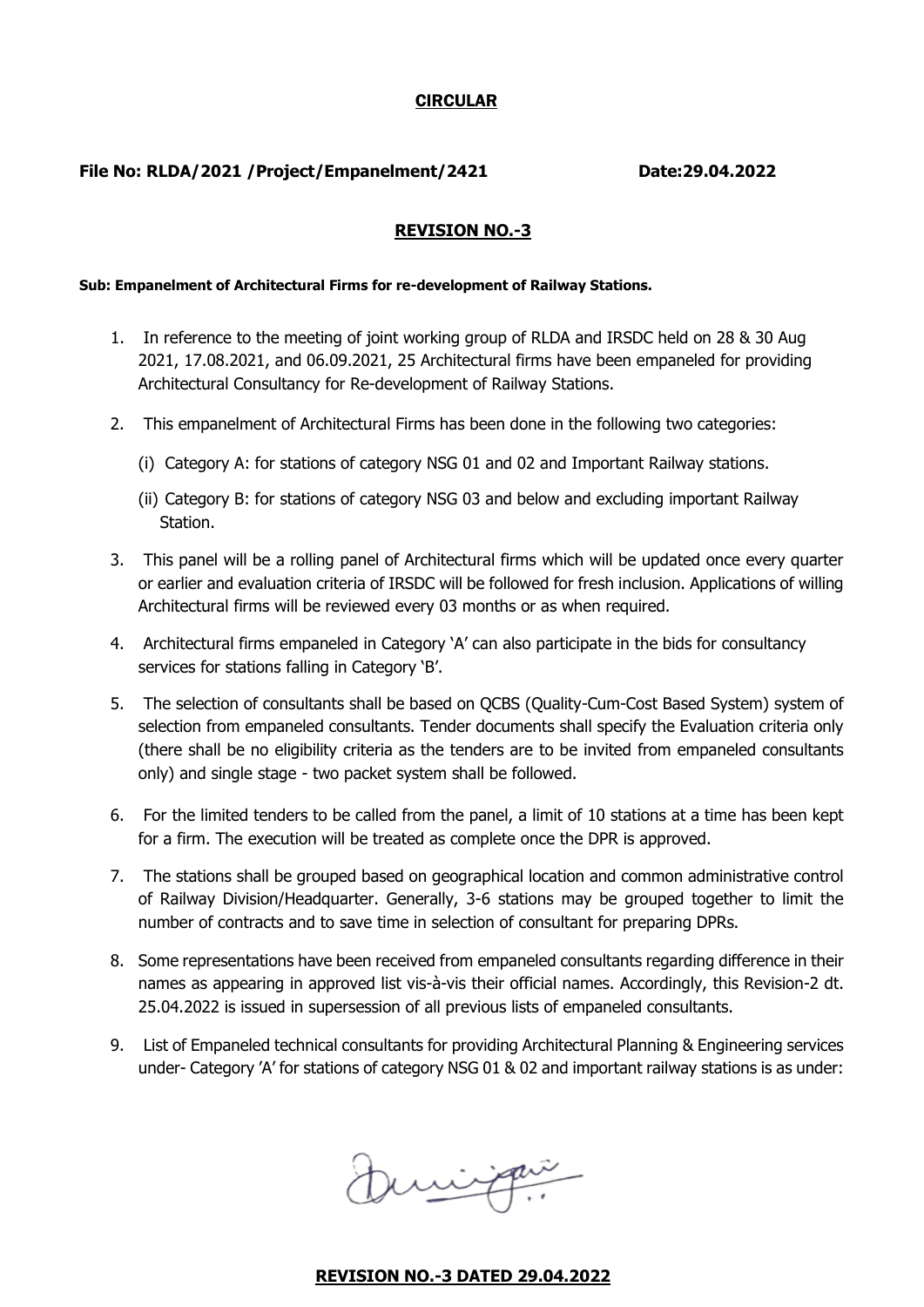| S.N.                    | the<br><b>Name</b><br>Οf<br>Company                | of<br><b>Name</b><br>Contact<br><b>Person</b> | <b>Email-Id</b>                        | Phone No.                |
|-------------------------|----------------------------------------------------|-----------------------------------------------|----------------------------------------|--------------------------|
| 1                       | Arinem<br>Consultancy<br>Services Pvt. Ltd.        | Gunjan<br>Ms.<br>Agarwal                      | gunjan@arinem.com                      | 9871477122               |
| $\overline{2}$          | C<br>P<br>Kukreja<br>Architects                    | Sh. Dikshu C.<br>Kukreja                      | cpka@cpkukerja.com                     | 9810126646               |
| 3                       | <b>Voyants Solutions</b><br>Pvt. Ltd.              | Sh.<br>Subir<br>Khare                         | subirkhare@voyants.in                  | 9891197335<br>9818734950 |
| $\overline{\mathbf{4}}$ | Sikka Associates                                   | Sh.<br>Raman<br>Sikka                         | raman@saaindia.net<br>saa@saaindia.net | 9810006757               |
| 5                       | Tractebel<br><b>Engineering Private</b><br>limited | Sh.<br>Virendra<br>Kumar Jha                  | virendra.jha@tractebel.engie.com       | 9811698349               |
| 6                       | <b>DESIGN</b><br><b>ENIA</b><br>PRIVATE LIMITED    | <b>Shival</b><br><b>Manchanda</b>             | s.manchanda@enia.in                    | 9971691803               |
| $\overline{7}$          | AECOM India Pvt.<br>Ltd.                           | Sh.<br><b>Manish</b><br>Shangari              | manish.shangari@aecom.com              | (124)4682700/2800        |
| 8                       | Hafeez<br>Architect<br>Contractor                  |                                               | hafeez@hcontractor.com                 | 022-22661920             |
| 9                       | Egis<br>India<br>Consulting<br>Engineers Pvt. Ltd. | $\blacksquare$                                | Egis-india@egis-india.com              | 0124-4249200             |

# **List of technical consultants empanelled as Consortium: Category 'A'**

| S.N | Name of the Consortium                 |                                               | <b>Name</b><br>οf<br><b>Contact</b><br><b>Person</b> | <b>Email-Id</b>                      | Phone No.                         |
|-----|----------------------------------------|-----------------------------------------------|------------------------------------------------------|--------------------------------------|-----------------------------------|
|     | Lead Member                            | Second Member                                 |                                                      |                                      |                                   |
| 01  | ARCHOHM<br>Consultants<br>Pvt. Ltd.    | <b>Benthem</b><br>Couwel                      | Ms. Smriti<br>Gupta                                  | mail@archoh.com<br>smriti@archoh.com | $0120 -$<br>4640300<br>7987638162 |
| 02  | <b>DDF</b><br>Consultants<br>Pvt. Ltd. | <b>Building</b><br>Design<br>Partnership Ltd. |                                                      | info@ddfgroup.com                    | $011 -$<br>47400500               |
| 03  | Creative<br>Group LLP                  | <b>IBI Consultancy</b><br>India Ltd.          | Prof.<br>Charanjit<br>Singh Shah<br>Sanjay<br>Surya  | charanjitshah@creativegroup.co.in    | 9810587088<br>9811275211          |

Duringen

# **REVISION NO.-3 DATED 29.04.2022**